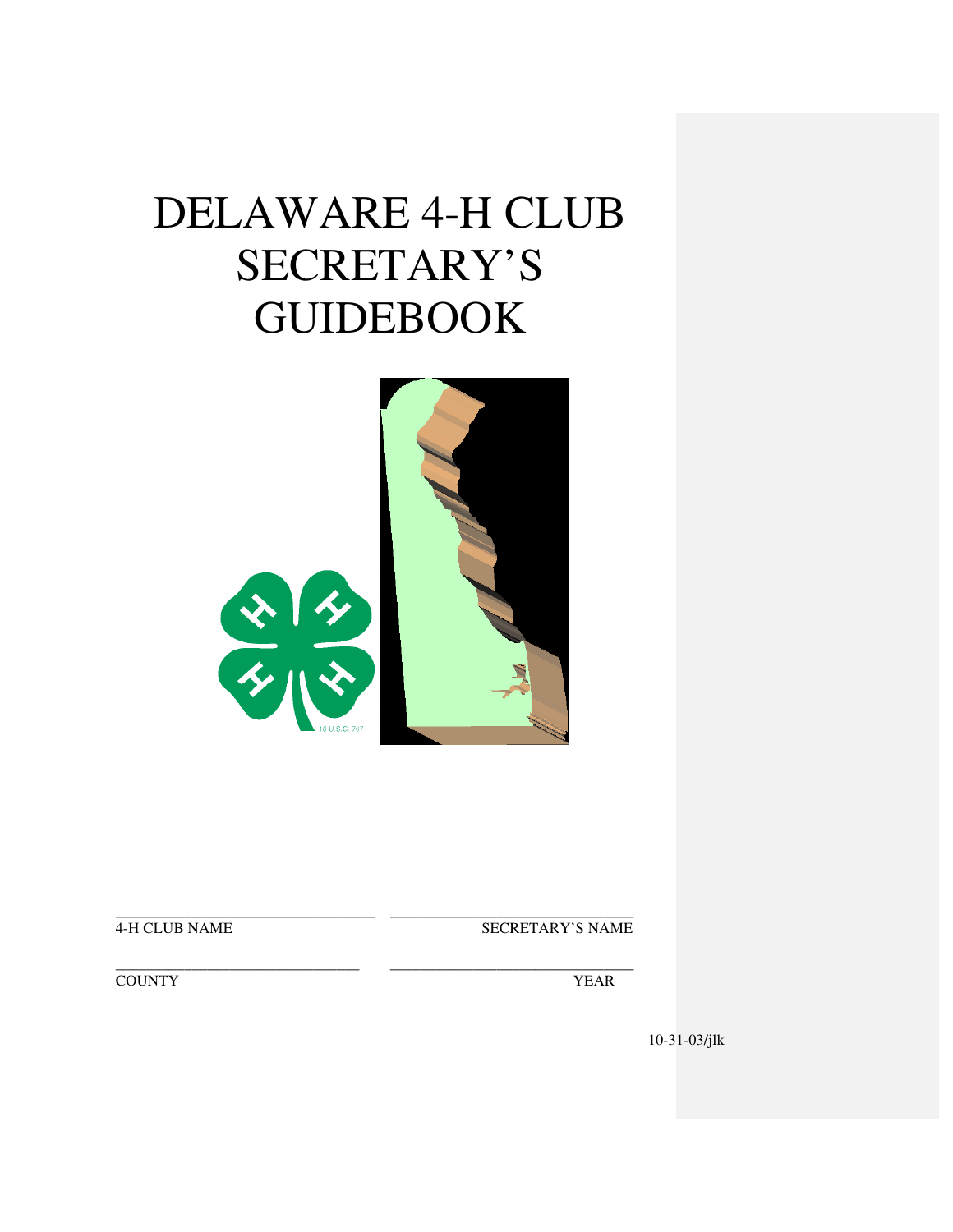#### **SECRETARY**

**The Secretary keeps the permanent record of what the club does and handles its correspondence.** 

**Duties : Tasks that a 4-H Secretary should complete for the group to be successful.** 

- **Attend all club meetings and record accurate minutes.**
- **Put the club's plans for the year in the 4-H Secretary's Book.**
- **Organize the 4-H club roll of members.**
- **Call roll, record attendance and read minutes at meeting.**
- **Be responsible for all club correspondence. (Writes the club letters such as thank you and requests for information.)**
- **Read letters and all appropriate communications to the club.**
- **Fill out the secretary book and submit to club leader/county office.**
- **If you plan to be absent, make minutes accessible to the press, club leaders, or assistant club secretary..**
- **Remind members of special meetings. Make sure each member knows when and where the next meeting will be.**

### **MINUTES OF A MEETING**

**The minutes of a meeting are record of what is done, not of what is said. They should contain:**

- **Name of club**
- **Place, date and officers present**
- **Number of members and visitors present**
- **Pledges and who led them**
- **Approval of previous minutes**
- **All reports and what was done about them**
- **Motions carried or lost, with the name of the person who made the motion**
- **Program and who did what**
- **The time the meeting adjourned**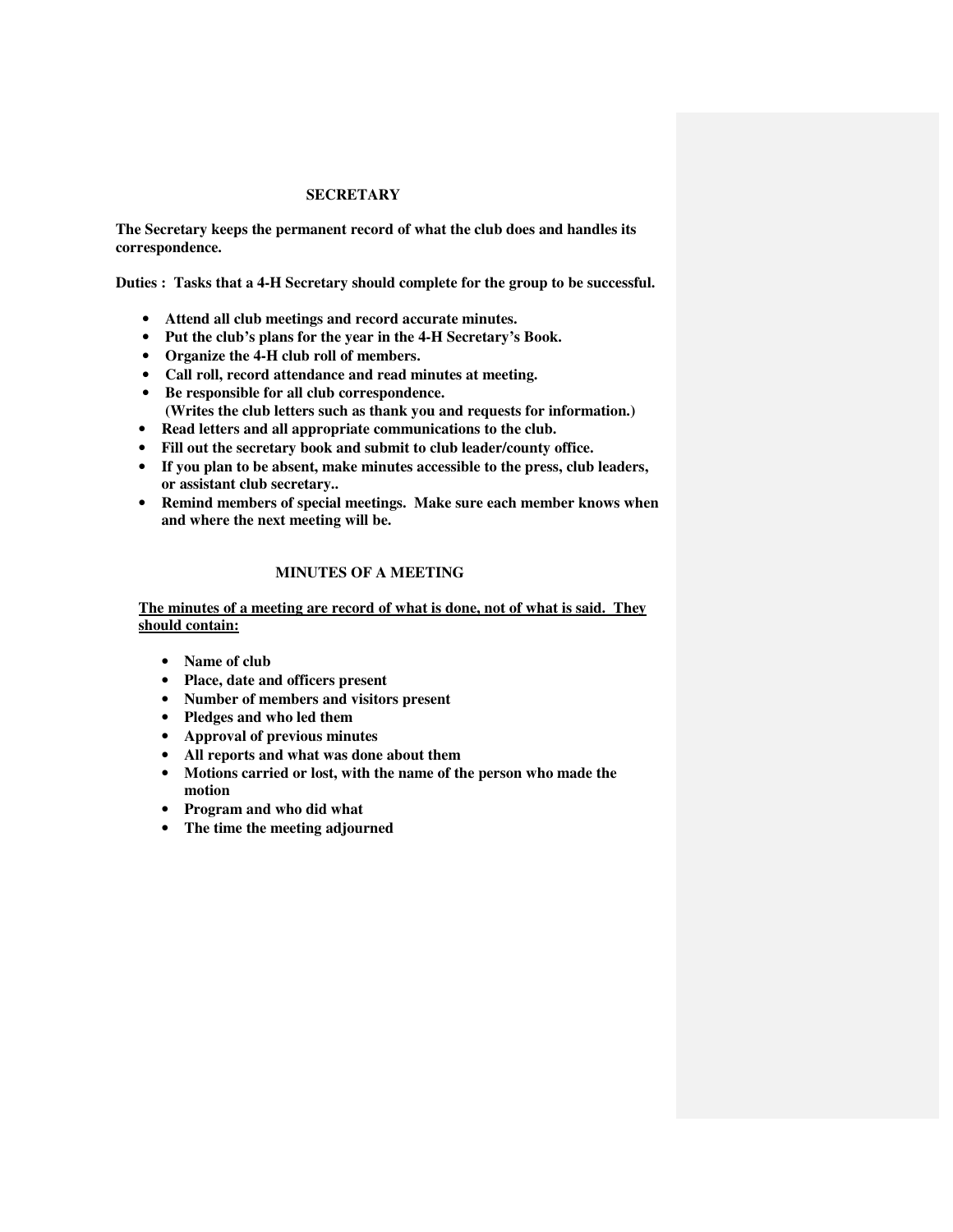#### **SAMPLE MINUTES**

**The Blue Hen Workers 4-H Club held their monthly meeting October 22, 2003 at the Ellendale Fire Hall. President Larry Jones called the meeting to order at 7:00 p.m. Susie Smith led the American Pledge and Ty Ralph led the 4-H Pledge. Song leaders, Heather and Tomeka, taught the group a new camp song. Roll was taken with twentythree members, two visitors, Ramon and Alyse Sanchez and three club leaders present. The September Minutes were read and approved. Ten dollars in dues were collected and treasurer Cindy Brown gave the treasurer's report. The club has a balance of \$125.** 

**The club received a thank you note from Meals on Wheels for the thirty Halloween tray favors. These favors will be delivered to homebound senior citizens on October 31. The group signed a get well card for Barry Miller who was absent this evening due to illness.** 

**Ten members and families attended the Achievement Banquet, October 18, at the Sussex Central High School. Larry, Pete, Ty, Cindy, Tina, Sarah, Scott, Jane and Heather won county medals for project books and Tomeka was presented with the Link scholarship to Younger Member Weekend. Scot gave the club a report about the fun evening.** 

**Brad gave the Thanksgiving committee report. The club voted to accept the committee plan. Each member will bring a canned food item to be placed in a Thanksgiving Food box at the November meeting. Cindy will purchase a turkey to be added to the box. The committee and Mrs. Smith will deliver the box to the designated family.** 

**Pete made a motion that the club adopt a family for the holidays. Susie seconded the motion and the group voted to adopt a local family for the holidays. Mrs. Cooper will contact local churches for names of families. The Christmas project committee, Pete, Susie, Brad, Mindy, Larry, Tina, Jane and Cindy will meet with Mrs. Cooper November 3, 7:00 p.m. at Mrs. Cooper's home and report back at the next meeting.** 

**Jane and Tina did a demonstration, "International Dinner Ideas." The club was reminded by Mrs. Cooper to send in their registration for the Four Little Clovers Dinner Theater by November 1.** 

**The group then decorated pumpkins for the County Pumpkin Contest which will be held at Redden Lodge, October 25, 2003. Mindy made a motion, seconded by Scott to donate the decorated pumpkins to the Genesis Care Center. The motion carried. Mr. and Mrs. Green agreed to make arrangements with the Center. The pumpkins will be delivered October 27. Larry, Tomeka, Heather, Wendy and Greg volunteered to help deliver the pumpkins.** 

**Heather moved and Gregg seconded that the October meeting be adjourned. The meeting was adjourned at 8:00 p.m. Wendy and Ty provided refreshments and Mindy and Scott taught a game. The next meeting will be November 22 at the Ellendale Fire Hall. Club members are to bring a canned food item for the Thanksgiving Dinner box** 

> **Respectfully submitted, Tina Green Secretary**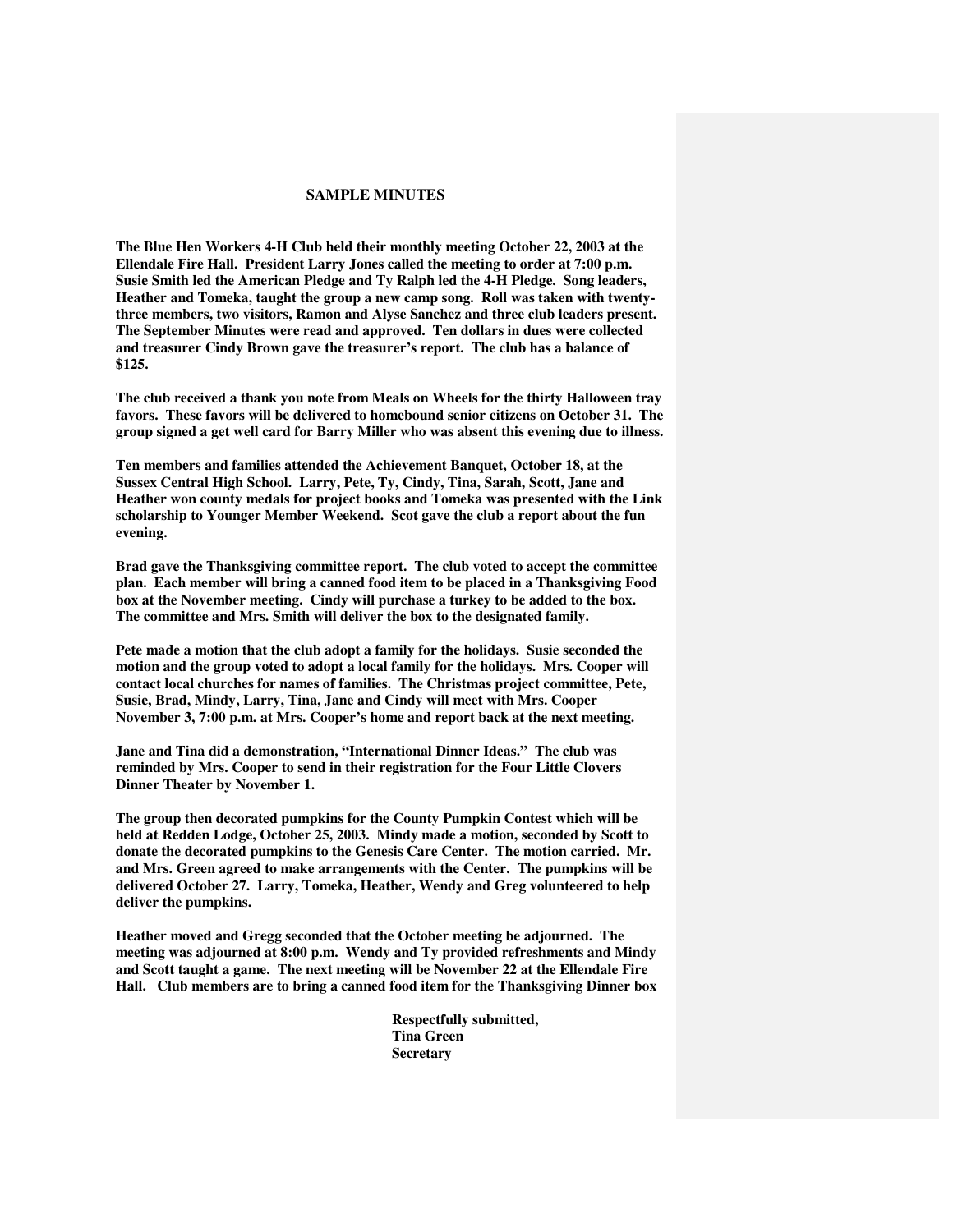# **Clover 4-H Club**

### SAMPLE LETTER

### ASKING FOR **SUPPORT**

November 26, 2002

Wal-Mart of Dover 266 DuPont Highway Dover, DE 19901

Dear Gentlemen:

Our 4-H club is planning to have a food booth at the upcoming 4-H livestock show on January 10, 2003 to help raise funds to support our club's community service projects. We are currently soliciting various local businesses for supplies and donations to assist us with this event. We would appreciate any donations or support your business can provide. I will contact you in the near future to follow up with this request.

Thank you for your consideration of this request. If you should have any questions please feel free to contact me at 422-5656 or my 4-H leader, Sue Davis, at 422-7788.

Sincerely,

Jane Smith 4-H Club Secretary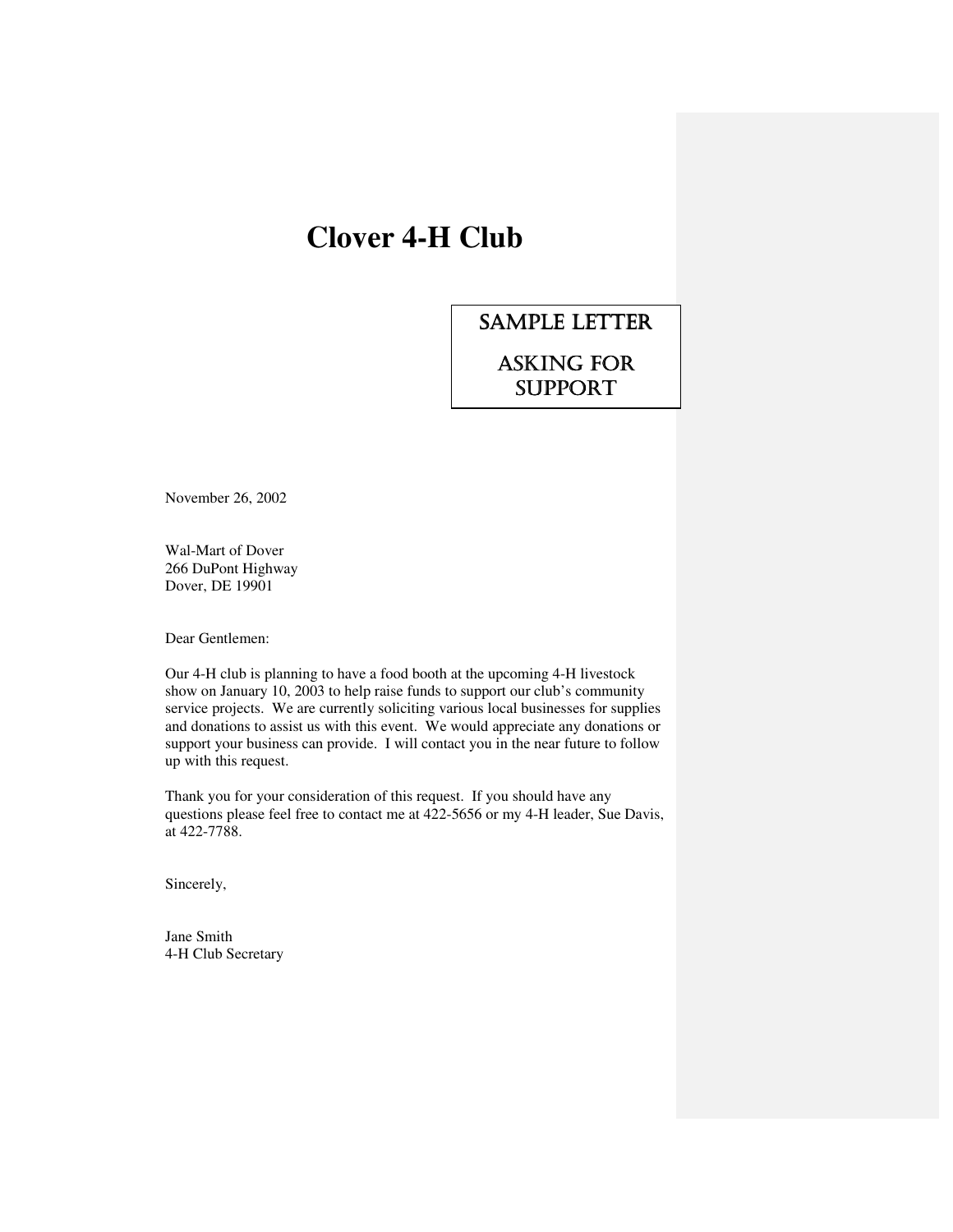## **Clover 4-H Club**

SAMPLE LETTER

"THANK YOU"

November 26, 2002

Mr. Jim Blessing 202 Old Mine Road Milford, DE 19963

Dear Mr. Blessing

On behalf of the Clover 4-H Club, I would like to take this opportunity to thank you for providing our club a tour of your greenhouse on October  $20<sup>th</sup>$ . Our club members learned a lot about soil mixtures and how to identify many flowers. We also really enjoyed being able to start cuttings from geraniums and planting the flowerpots of petunias.

It was very kind of you to take your time to share this fun and learning experience with us. Thank you for your support of our 4-H program.

Sincerely,

Jane Smith 4-H Club Secretary